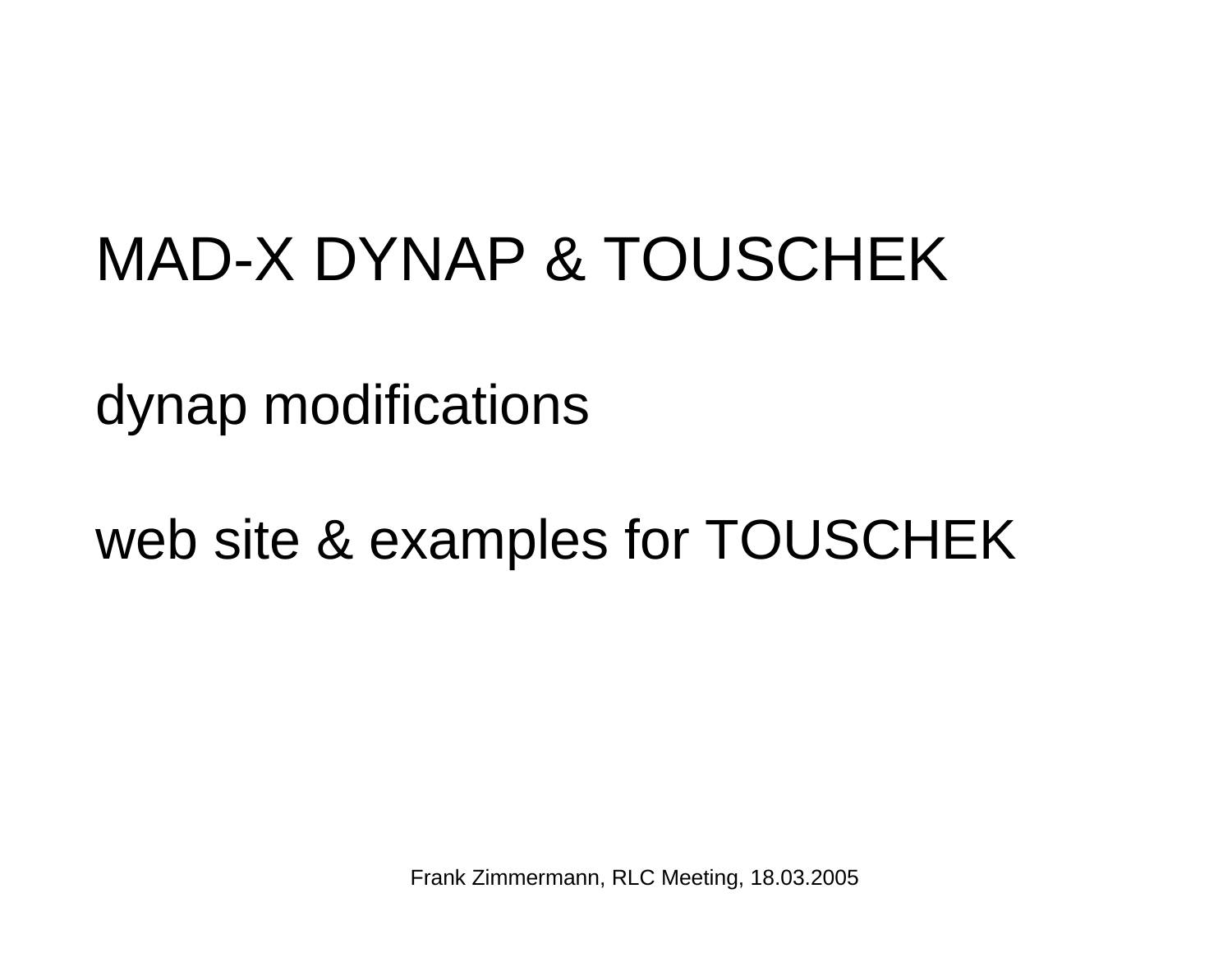## DYNAP Modifications

- Removed option switch=3 in trrun.F (this was never active). Switch=2 now computes both the tunes and the Lyapunov coefficients. In order to do so, the modules trrun.F (the routine trinicmd), dnap.F and madxn.c (the call of dynap, where the number of tracked particles needed to be doubled to include the Lyapunov partners).
- Rogelio Tomas noticed when tracking several particles, tunes were written to a file for each particle, the smear etc. only for the last one. This was corrected together with the above change.
- The tune error sometimes was very large >0.5, when one of the tunes was found on the wrong side of the half integer. This problem was corrected, and the tune error is now always correctly estimated.
- The calculation of the Lyapunov exponent was improved. Instead of calculating the 6-D distance in unnormaliz e d phase space, now the phase distance in normalized phase space is used to estimate the Lyapunov exponent.
- Frank Zimmermann, RLC Meeting, 18.03.2005 • Summary: modules trrun.F, dynap.F, and madxn.c were updated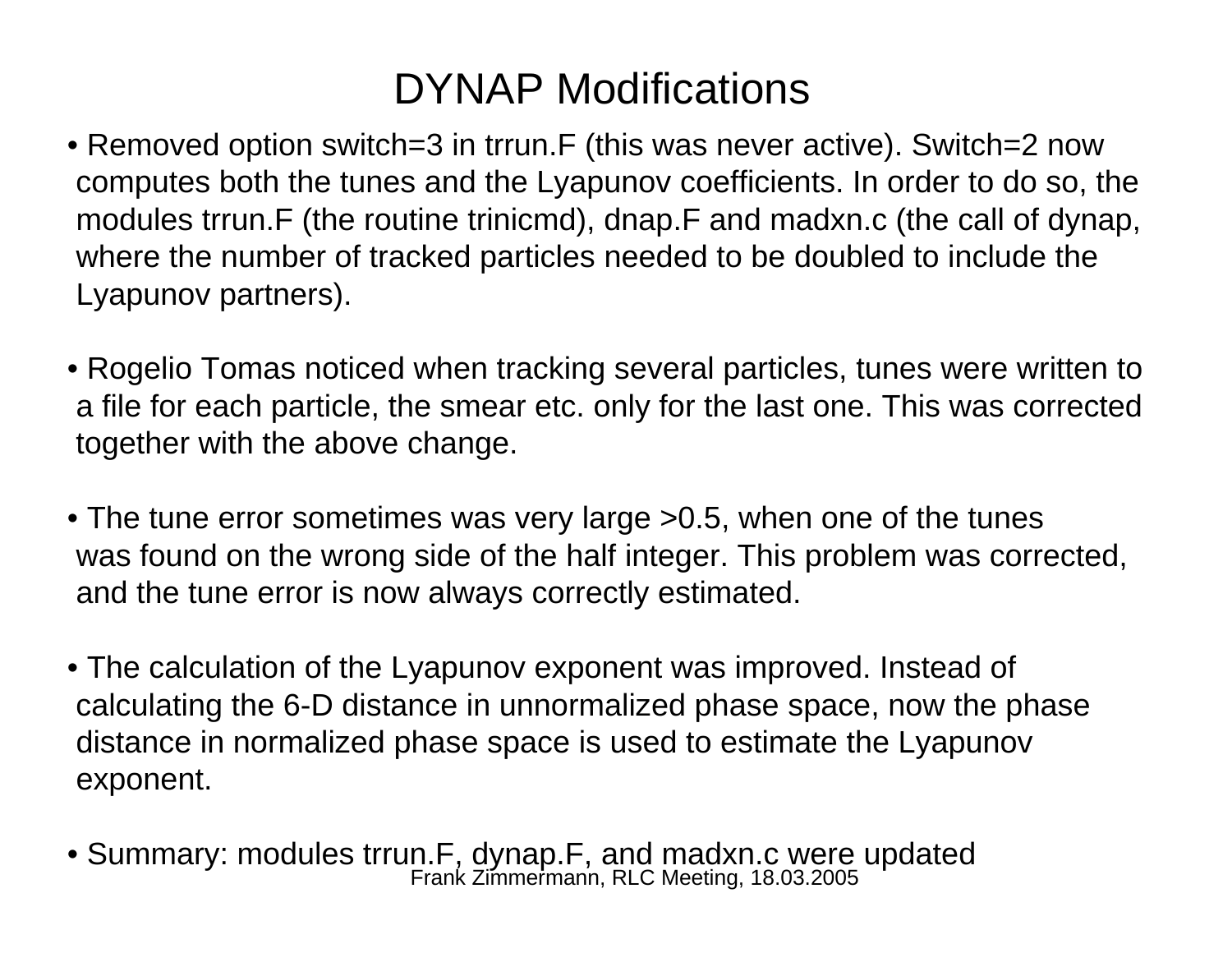## TOUSCHEK Documentation

MAD-X Touschek web page

<http://mad.home.cern.ch/mad/touschek/touschek.html>

Three examples were posted at

[http://frs.home.cern.ch/frs/mad-X\\_examples/touschek/](http://frs.home.cern.ch/frs/mad-X_examples/touschek/)

Frank Zimmermann, RLC Meeting, 18.03.2005